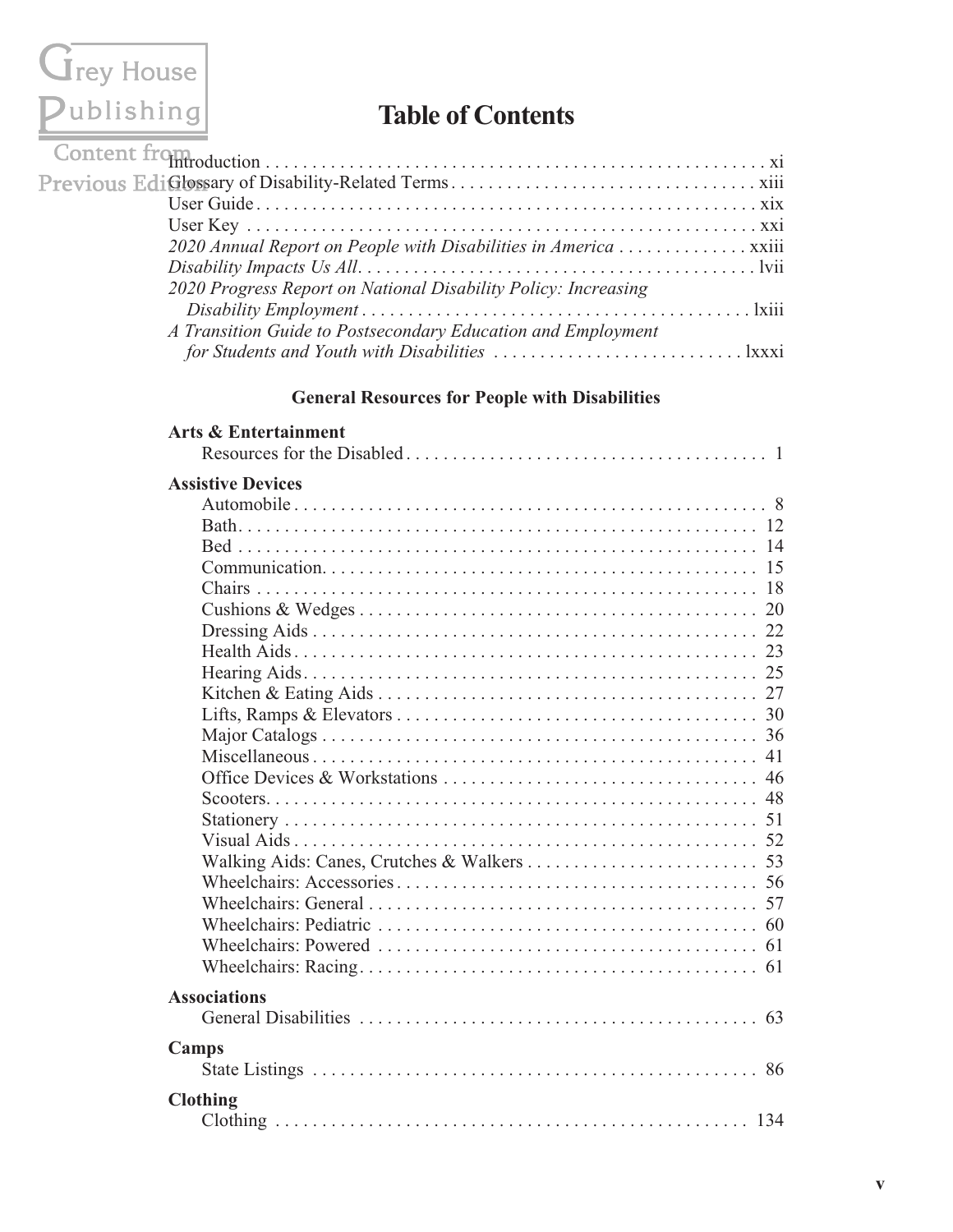#### **Table of Contents**

**I**rey House

| UDIISNI Computers |                                            |
|-------------------|--------------------------------------------|
|                   |                                            |
|                   |                                            |
|                   |                                            |
|                   |                                            |
|                   |                                            |
|                   |                                            |
|                   |                                            |
|                   |                                            |
|                   |                                            |
|                   |                                            |
|                   |                                            |
|                   |                                            |
|                   | <b>Conferences &amp; Shows</b>             |
|                   |                                            |
|                   |                                            |
|                   | <b>Construction &amp; Architecture</b>     |
|                   |                                            |
|                   |                                            |
| <b>Education</b>  |                                            |
|                   |                                            |
|                   |                                            |
|                   |                                            |
|                   |                                            |
|                   |                                            |
|                   |                                            |
|                   |                                            |
|                   |                                            |
|                   |                                            |
|                   | <b>Exchange Programs</b>                   |
|                   | $\ldots$ 261                               |
|                   |                                            |
|                   | <b>Foundations &amp; Funding Resources</b> |
|                   |                                            |
|                   |                                            |
|                   | <b>Government Agencies</b>                 |
|                   |                                            |
|                   |                                            |
|                   | <b>Independent Living Centers</b>          |
|                   |                                            |
| Law               |                                            |
|                   |                                            |
|                   |                                            |
|                   | <b>Libraries &amp; Research Centers</b>    |
|                   |                                            |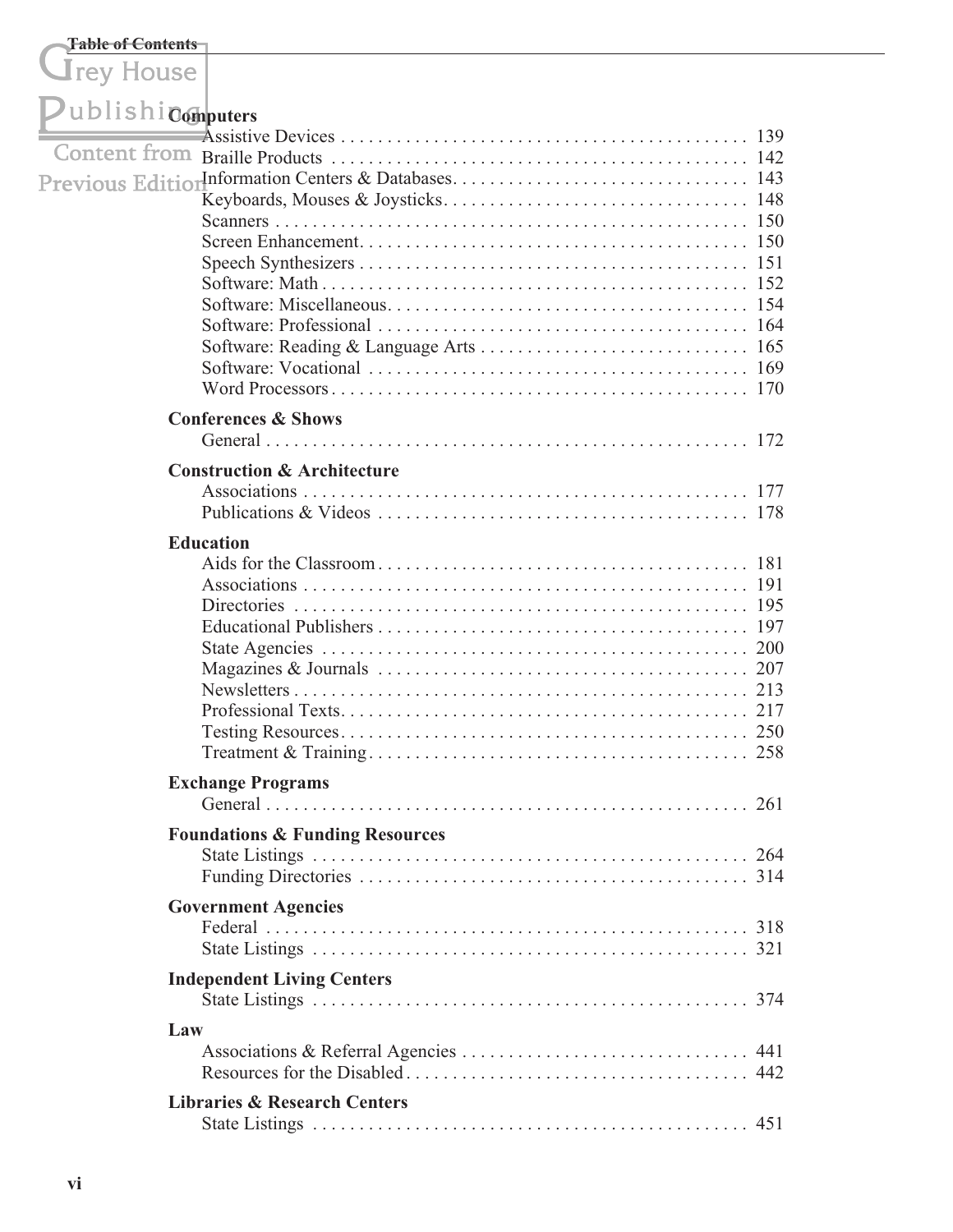## Grey House

| Dublishi Media, Print |                                              |            |
|-----------------------|----------------------------------------------|------------|
| Content from          |                                              |            |
|                       | Media, Electronic                            |            |
|                       |                                              |            |
|                       | <b>Toys &amp; Games</b>                      |            |
|                       | <b>Travel &amp; Transportation</b>           |            |
|                       | <b>Veteran Services</b>                      |            |
|                       | <b>Vocational &amp; Employment Programs</b>  |            |
|                       | <b>Rehabilitation Facilities, Acute</b>      | 594        |
|                       | <b>Rehabilitation Facilities, Post-Acute</b> | 620        |
|                       | <b>Rehabilitation Facilities, Sub-Acute</b>  |            |
| <b>Aging</b>          |                                              | 719<br>731 |
|                       | <b>Blind &amp; Deaf</b>                      | 735<br>736 |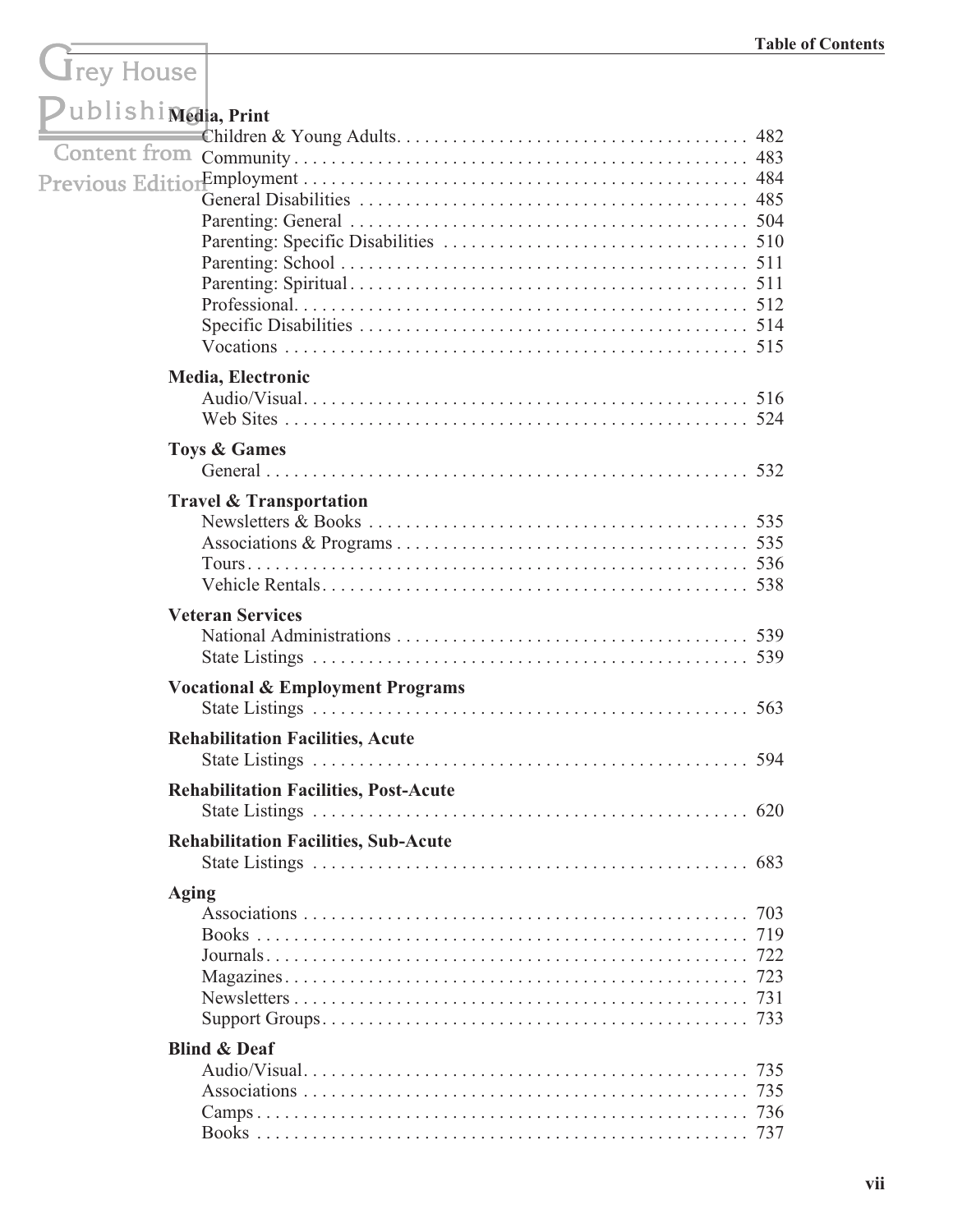| <b>Table of Contents</b> |                          |                                                      |
|--------------------------|--------------------------|------------------------------------------------------|
| <b>J</b> rey House       |                          |                                                      |
|                          |                          | 737<br>738<br>739<br>739                             |
|                          | Cognitive                |                                                      |
|                          |                          | 740<br>746<br>751<br>762<br>762<br>762<br>764<br>766 |
|                          | <b>Dexterity</b>         |                                                      |
|                          |                          | 767<br>768<br>768                                    |
| <b>Hearing</b>           |                          |                                                      |
|                          |                          | 770<br>775<br>777<br>787<br>788<br>788<br>790<br>792 |
|                          | <b>Mobility</b>          |                                                      |
|                          |                          | 797                                                  |
|                          | <b>General Disorders</b> |                                                      |
|                          |                          |                                                      |